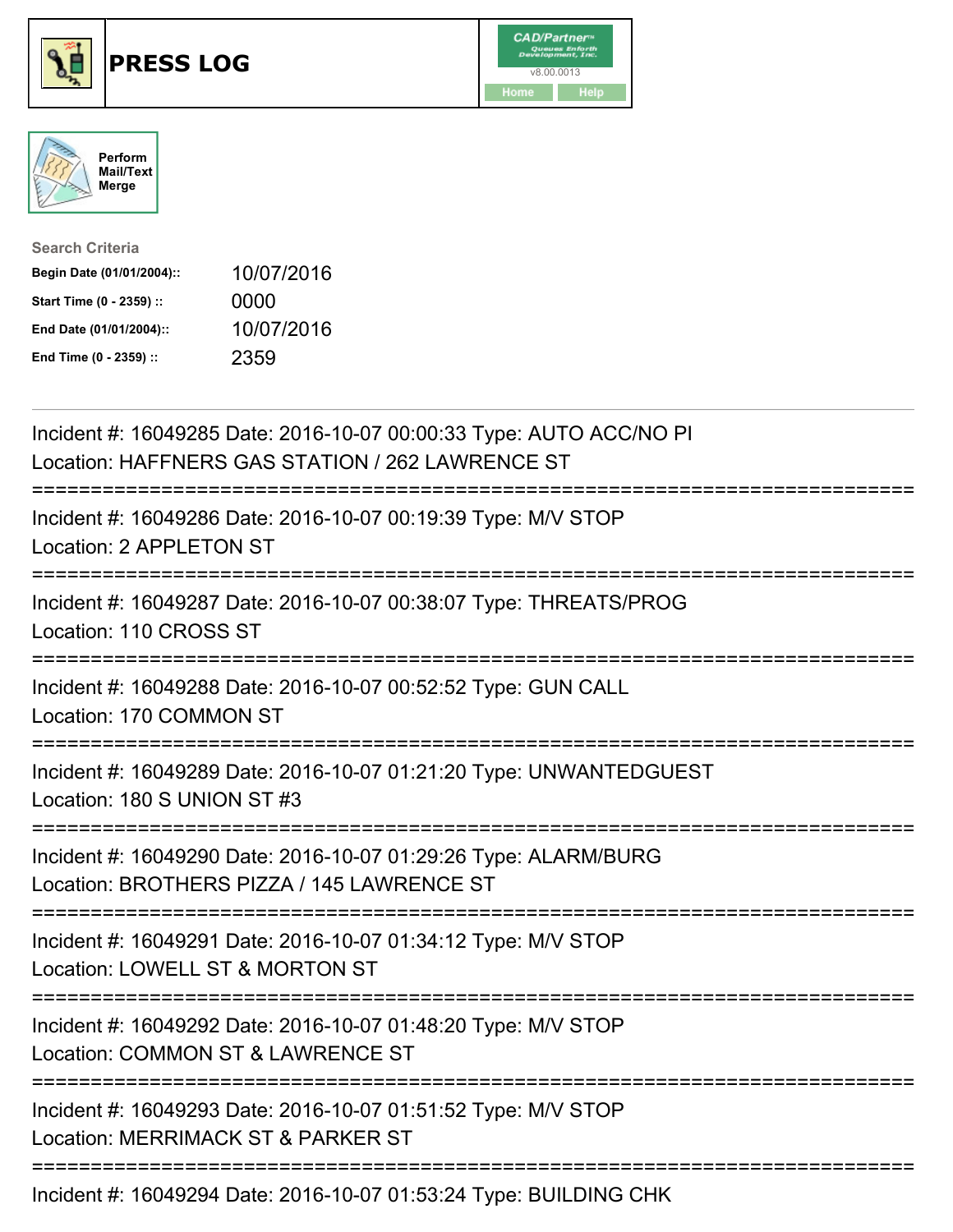| Location: GOMEZ MARKET / 294 PROSPECT ST<br>:=================                                                                              |
|---------------------------------------------------------------------------------------------------------------------------------------------|
| Incident #: 16049295 Date: 2016-10-07 02:01:22 Type: BUILDING CHK<br>Location: SAM'S FOOD STORE / 389 BROADWAY<br>-----------------         |
| Incident #: 16049296 Date: 2016-10-07 02:09:09 Type: M/V STOP<br><b>Location: CANAL ST</b>                                                  |
| Incident #: 16049297 Date: 2016-10-07 02:11:30 Type: M/V STOP<br>Location: SAM'S FOOD STORE / 389 BROADWAY                                  |
| ============================<br>Incident #: 16049298 Date: 2016-10-07 02:19:12 Type: BUILDING CHK<br>Location: SEVEN ELEVEN / 370 BROADWAY  |
| Incident #: 16049299 Date: 2016-10-07 02:27:37 Type: BUILDING CHK<br>Location: MERRIMACK MEDICAL CENTER / 25 MARSTON ST<br>---------------- |
| ======================<br>Incident #: 16049300 Date: 2016-10-07 02:31:25 Type: M/V STOP<br>Location: MARKET ST & PARKER ST                  |
| Incident #: 16049301 Date: 2016-10-07 02:36:58 Type: M/V STOP<br>Location: SEVEN ELEVEN / 370 BROADWAY                                      |
| Incident #: 16049302 Date: 2016-10-07 02:59:00 Type: EXTRA SURVEIL<br>Location: 28 JUNIPER ST                                               |
| Incident #: 16049303 Date: 2016-10-07 03:11:50 Type: BUILDING CHK<br>Location: 345 LOWELL ST                                                |
| Incident #: 16049304 Date: 2016-10-07 03:13:15 Type: BUILDING CHK<br>Location: 338 LOWELL ST                                                |
| Incident #: 16049305 Date: 2016-10-07 03:22:07 Type: M/V STOP<br>Location: AMES ST & BYRON AV                                               |
| Incident #: 16049306 Date: 2016-10-07 03:35:38 Type: M/V STOP<br>Location: COLFAX AV & TOWER HILL ST                                        |
| Incident #: 16049307 Date: 2016-10-07 04:08:28 Type: BUILDING CHK<br>Location: 180 S UNION ST                                               |
| Incident #: 16049308 Date: 2016-10-07 04:17:11 Type: BUILDING CHK                                                                           |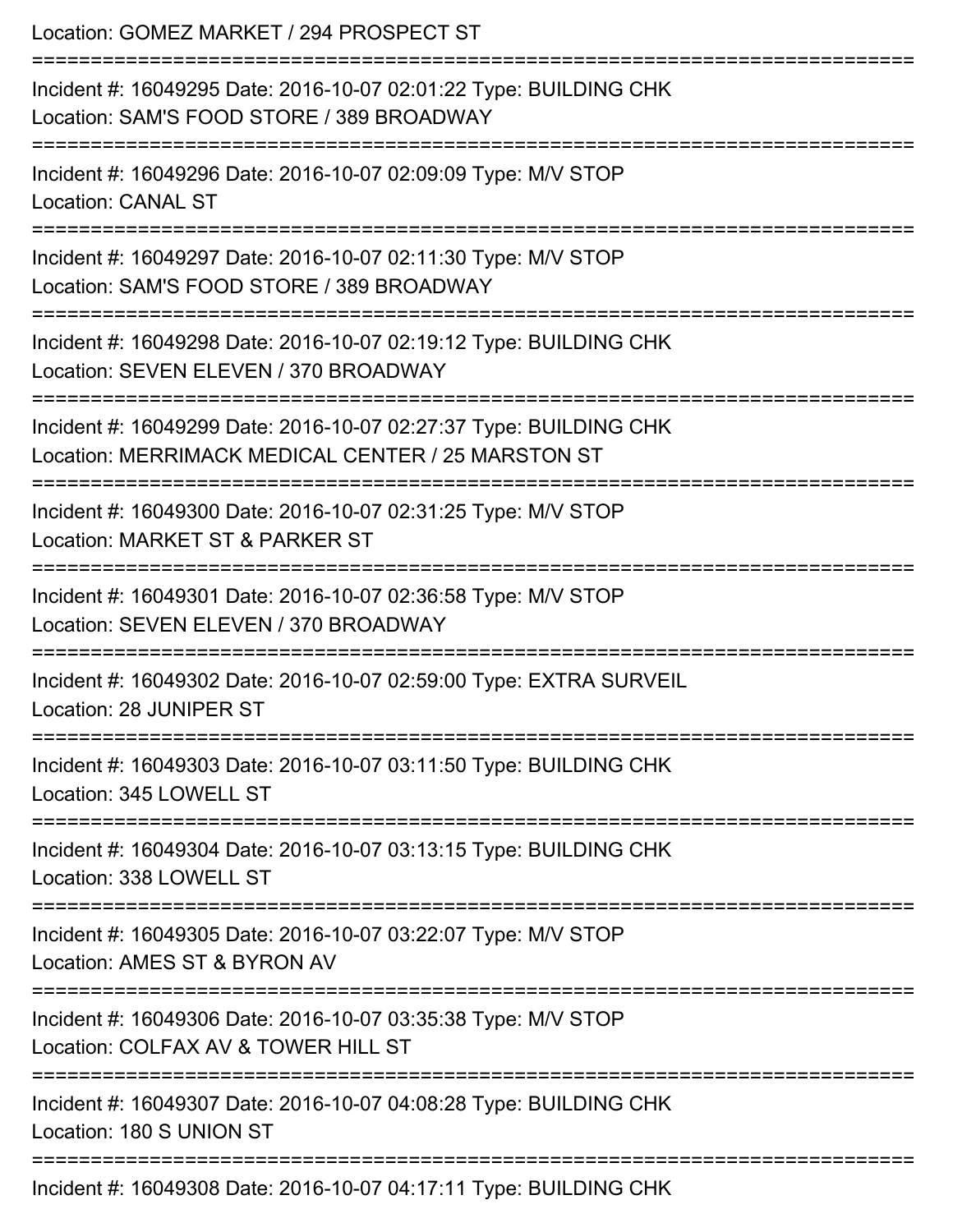| Incident #: 16049309 Date: 2016-10-07 04:27:42 Type: DK (DRUNK)<br>Location: TEDESCHIS / S UNION ST                        |
|----------------------------------------------------------------------------------------------------------------------------|
| Incident #: 16049310 Date: 2016-10-07 04:30:28 Type: DISTURBANCE<br>Location: CROSS ST & MANCHESTER ST                     |
| Incident #: 16049311 Date: 2016-10-07 04:39:46 Type: ASSSIT AMBULANC<br>Location: 23 KENDALL ST FL 1                       |
| Incident #: 16049312 Date: 2016-10-07 04:50:05 Type: BUILDING CHK<br>Location: 34 MILTON ST                                |
| Incident #: 16049313 Date: 2016-10-07 04:51:24 Type: M/V STOP<br>Location: MAY ST & MANCHESTER ST                          |
| :=============<br>Incident #: 16049314 Date: 2016-10-07 04:55:41 Type: M/V STOP<br>Location: 15 MAY ST                     |
| Incident #: 16049315 Date: 2016-10-07 05:00:20 Type: BUILDING CHK<br>Location: 205 BROADWAY                                |
| Incident #: 16049316 Date: 2016-10-07 06:43:11 Type: ASSSIT OTHER PD<br>Location: LAWRENCE GENERAL HOSPITAL / 1 GENERAL ST |
| Incident #: 16049317 Date: 2016-10-07 07:07:19 Type: PARK & WALK<br>Location: BROADWAY & COMMON ST                         |
| Incident #: 16049318 Date: 2016-10-07 07:07:45 Type: STOL/MV/PAS<br>Location: 311 WATER ST                                 |
| Incident #: 16049319 Date: 2016-10-07 07:13:31 Type: DISORDERLY<br>Location: BOEHM ST & HIGH ST                            |
| Incident #: 16049320 Date: 2016-10-07 07:41:17 Type: M/V STOP<br>Location: ANDOVER ST & S BROADWAY                         |
| Incident #: 16049321 Date: 2016-10-07 07:44:46 Type: BUILDING CHK<br>Location: 610 S UNION ST                              |
| Incident #: 16049322 Date: 2016-10-07 07:46:42 Type: M/V STOP                                                              |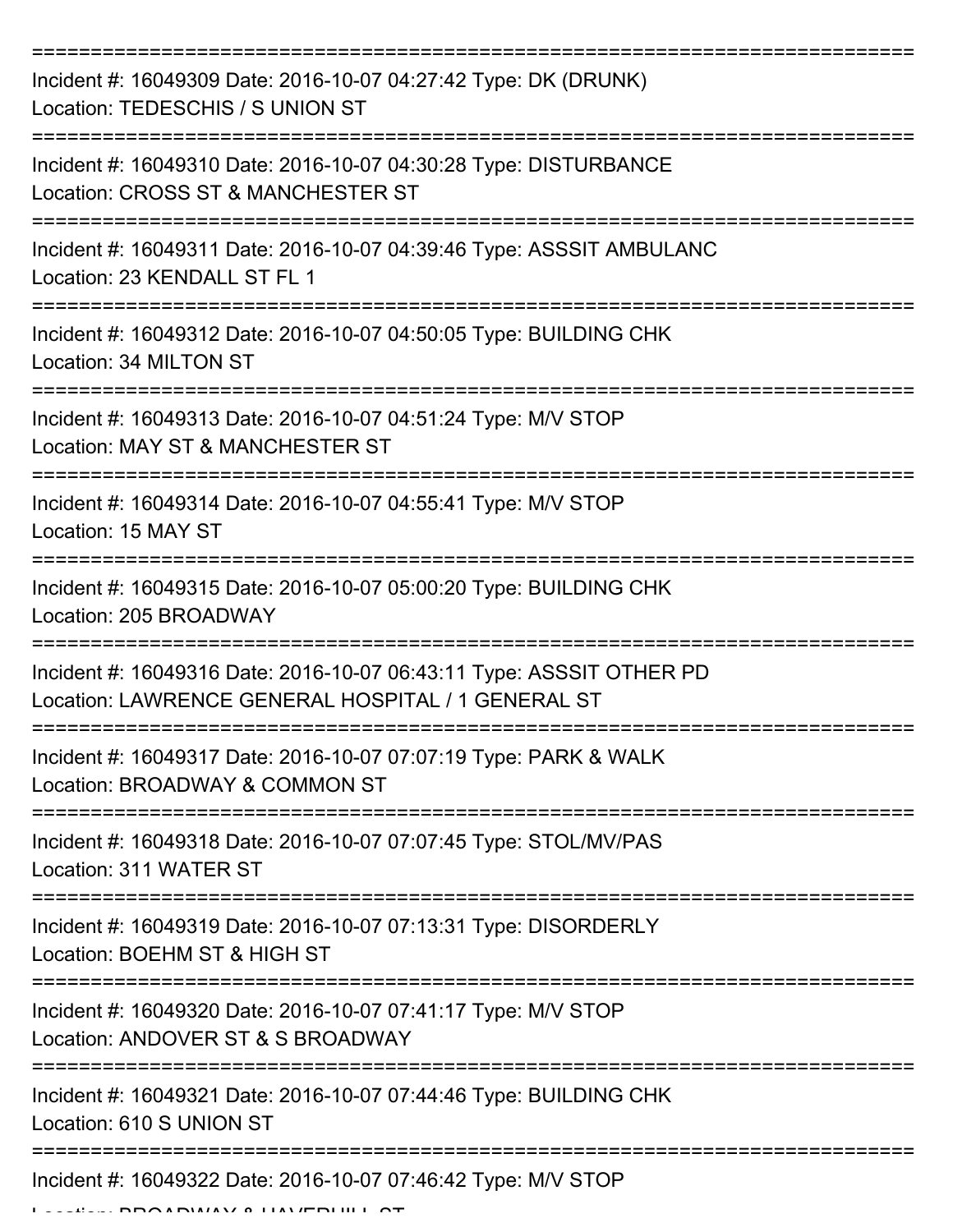| Incident #: 16049323 Date: 2016-10-07 07:48:51 Type: M/V STOP<br>Location: BROADWAY & GREEN ST                                       |
|--------------------------------------------------------------------------------------------------------------------------------------|
| Incident #: 16049324 Date: 2016-10-07 07:51:46 Type: M/V STOP<br>Location: CHESTER ST & S BROADWAY                                   |
| Incident #: 16049325 Date: 2016-10-07 07:52:43 Type: M/V STOP<br>Location: BROADWAY & CROSS ST                                       |
| Incident #: 16049326 Date: 2016-10-07 08:18:33 Type: TOW/REPOSSED<br>Location: 44 IRENE ST                                           |
| Incident #: 16049327 Date: 2016-10-07 08:20:57 Type: GENERAL SERV<br>Location: 54 GILBERT ST                                         |
| Incident #: 16049328 Date: 2016-10-07 08:30:37 Type: SUS PERS/MV<br>Location: OLIVER SCHOOL / 183 HAVERHILL ST                       |
| Incident #: 16049329 Date: 2016-10-07 08:46:01 Type: HARASSMENT<br>Location: 248 BROADWAY                                            |
| Incident #: 16049330 Date: 2016-10-07 08:48:19 Type: HARASSMENT<br>Location: 248 BROADWAY                                            |
| Incident #: 16049331 Date: 2016-10-07 09:12:37 Type: 209A/SERVE<br>Location: 19 SHORT ST                                             |
| Incident #: 16049332 Date: 2016-10-07 09:17:50 Type: COURT DOC SERVE<br>Location: 29 WILBUR ST                                       |
| Incident #: 16049333 Date: 2016-10-07 09:19:21 Type: COURT DOC SERVE<br>Location: 16 AVON ST                                         |
| ====================================<br>Incident #: 16049334 Date: 2016-10-07 09:27:14 Type: B&E FOLLOW UP<br>Location: 27 DRACUT ST |
| Incident #: 16049335 Date: 2016-10-07 09:35:01 Type: INVEST CONT<br>Location: 70 N PARISH RD                                         |
| Incident #: 16049336 Date: 2016-10-07 09:36:01 Type: SUS PERS/MV                                                                     |

Location: 16 BELLEVILLE CT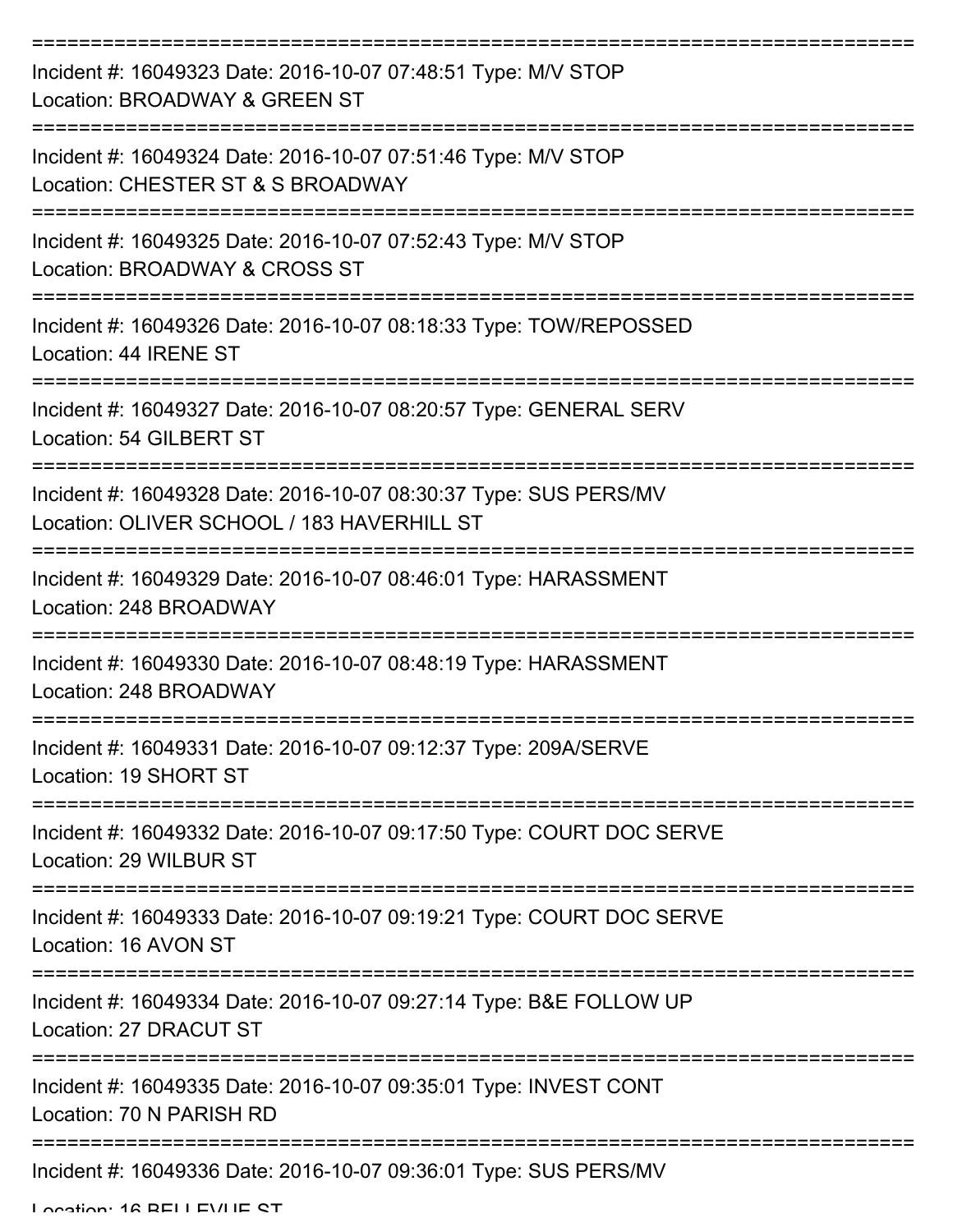| Incident #: 16049337 Date: 2016-10-07 09:36:44 Type: LOUD NOISE<br>Location: 7 FARLEY ST                         |
|------------------------------------------------------------------------------------------------------------------|
| Incident #: 16049339 Date: 2016-10-07 09:38:17 Type: MV/BLOCKING<br>Location: 222 BRUCE ST                       |
| Incident #: 16049338 Date: 2016-10-07 09:38:19 Type: COURT DOC SERVE<br>Location: 219 WALNUT ST                  |
| Incident #: 16049340 Date: 2016-10-07 09:56:48 Type: B&E FOLLOW UP<br>Location: 29 TYLER ST                      |
| Incident #: 16049341 Date: 2016-10-07 10:01:55 Type: PARK & WALK<br>Location: BRADFORD ST & BROADWAY             |
| Incident #: 16049342 Date: 2016-10-07 10:14:29 Type: M/V STOP<br>Location: WINTHROP & N PARISH                   |
| Incident #: 16049343 Date: 2016-10-07 10:16:43 Type: INVESTIGATION<br>Location: GUILMETTE SCHOOL / 80 BODWELL ST |
| Incident #: 16049344 Date: 2016-10-07 10:25:35 Type: INVEST CONT<br>Location: 370 BROADWAY                       |
| Incident #: 16049345 Date: 2016-10-07 10:25:54 Type: B&E FOLLOW UP<br>Location: 27 MYRTLE CT                     |
| Incident #: 16049346 Date: 2016-10-07 10:28:05 Type: HIT & RUN M/V<br>Location: 66 AMES ST                       |
| Incident #: 16049347 Date: 2016-10-07 10:29:21 Type: AUTO ACC/PED<br>Location: 1 GENERAL ST #RM 401 FL 4         |
| Incident #: 16049348 Date: 2016-10-07 10:33:53 Type: INVEST CONT<br>Location: 23 SPRINGFIELD ST                  |
| Incident #: 16049349 Date: 2016-10-07 10:47:20 Type: INVESTIGATION<br><b>Location: CAULKINS CT</b>               |
| Incident #: 16049350 Date: 2016-10-07 10:48:39 Type: B&E FOLLOW UP<br><b>Location: 7 BUNKERHILL ST</b>           |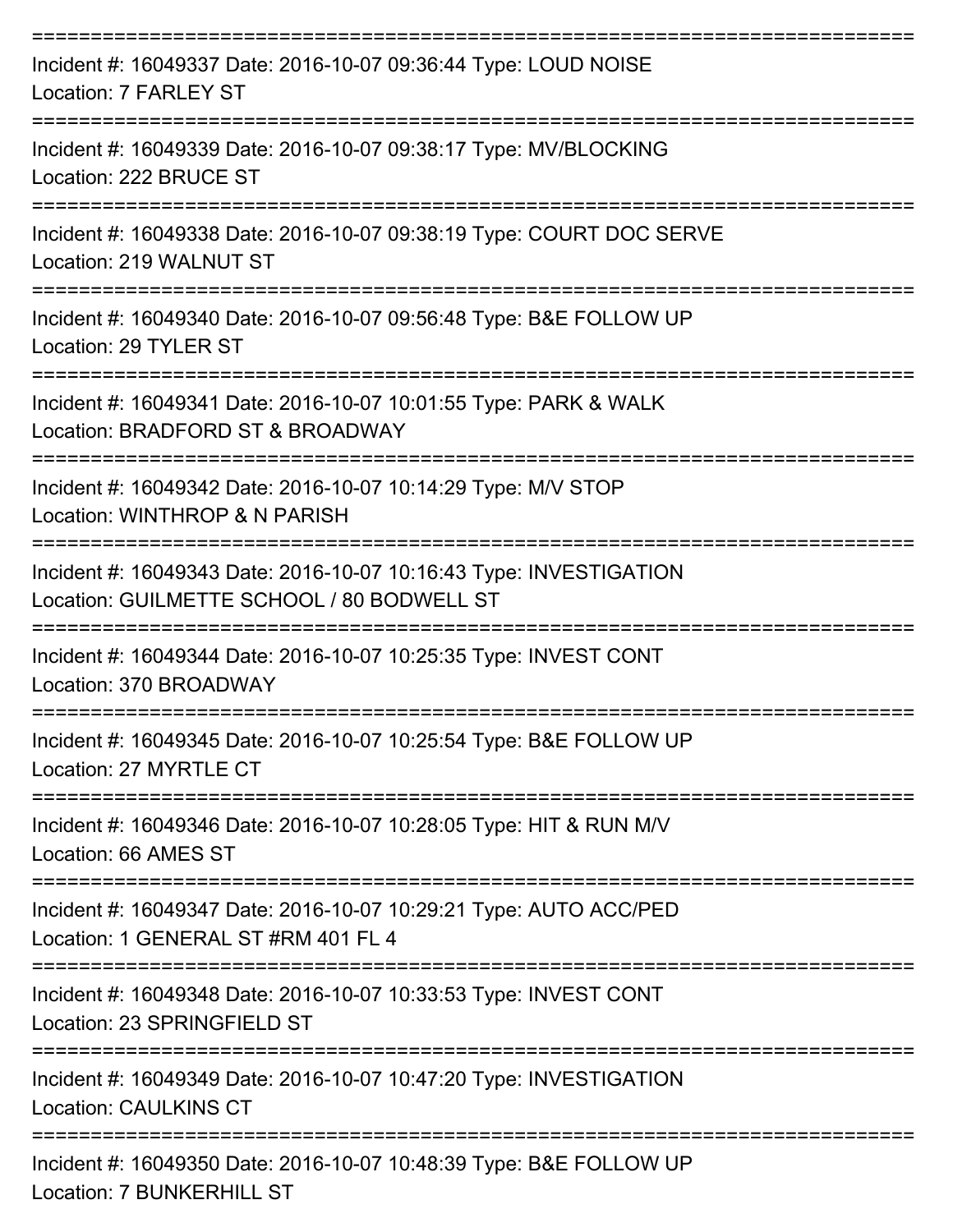| Incident #: 16049353 Date: 2016-10-07 10:51:07 Type: A&B PAST<br>Location: 63 MYRTLE ST                                           |
|-----------------------------------------------------------------------------------------------------------------------------------|
| Incident #: 16049351 Date: 2016-10-07 10:54:01 Type: SPECIAL CHECK<br><b>Location: THORNTON AV</b>                                |
| Incident #: 16049352 Date: 2016-10-07 10:54:47 Type: MV/BLOCKING<br>Location: 10 PROSPECT CT                                      |
| Incident #: 16049354 Date: 2016-10-07 10:55:26 Type: SUS PERS/MV<br>Location: 48 RAILROAD ST<br>:===================              |
| Incident #: 16049355 Date: 2016-10-07 11:00:26 Type: NEIGHBOR PROB<br>Location: 463 LOWELL ST                                     |
| Incident #: 16049356 Date: 2016-10-07 11:04:43 Type: PARK & WALK<br>Location: S UNION ST & SALEM ST                               |
| Incident #: 16049357 Date: 2016-10-07 11:05:42 Type: COURT DOC SERVE<br>Location: 162 ABBOTT ST                                   |
| Incident #: 16049358 Date: 2016-10-07 11:06:01 Type: BUILDING CHK<br>Location: 36 NEWTON ST                                       |
| Incident #: 16049359 Date: 2016-10-07 11:10:54 Type: COURT DOC SERVE<br>Location: 132 SPRINGFIELD ST                              |
| Incident #: 16049360 Date: 2016-10-07 11:13:39 Type: B&E FOLLOW UP<br>Location: 141 WILLOW ST                                     |
| Incident #: 16049361 Date: 2016-10-07 11:14:39 Type: SPECIAL CHECK<br>Location: 364 HAMPSHIRE ST                                  |
| =====================================<br>Incident #: 16049362 Date: 2016-10-07 11:15:52 Type: SUS PERS/MV<br>Location: 5 CROSS ST |
| Incident #: 16049363 Date: 2016-10-07 11:28:00 Type: MV/BLOCKING<br>Location: OLIVER SCHOOL / 183 HAVERHILL ST                    |
| Incident #: 16049364 Date: 2016-10-07 11:29:17 Type: ANIMAL COMPL<br>Location: HAMPSHIRE ST & LAWRENCE ST                         |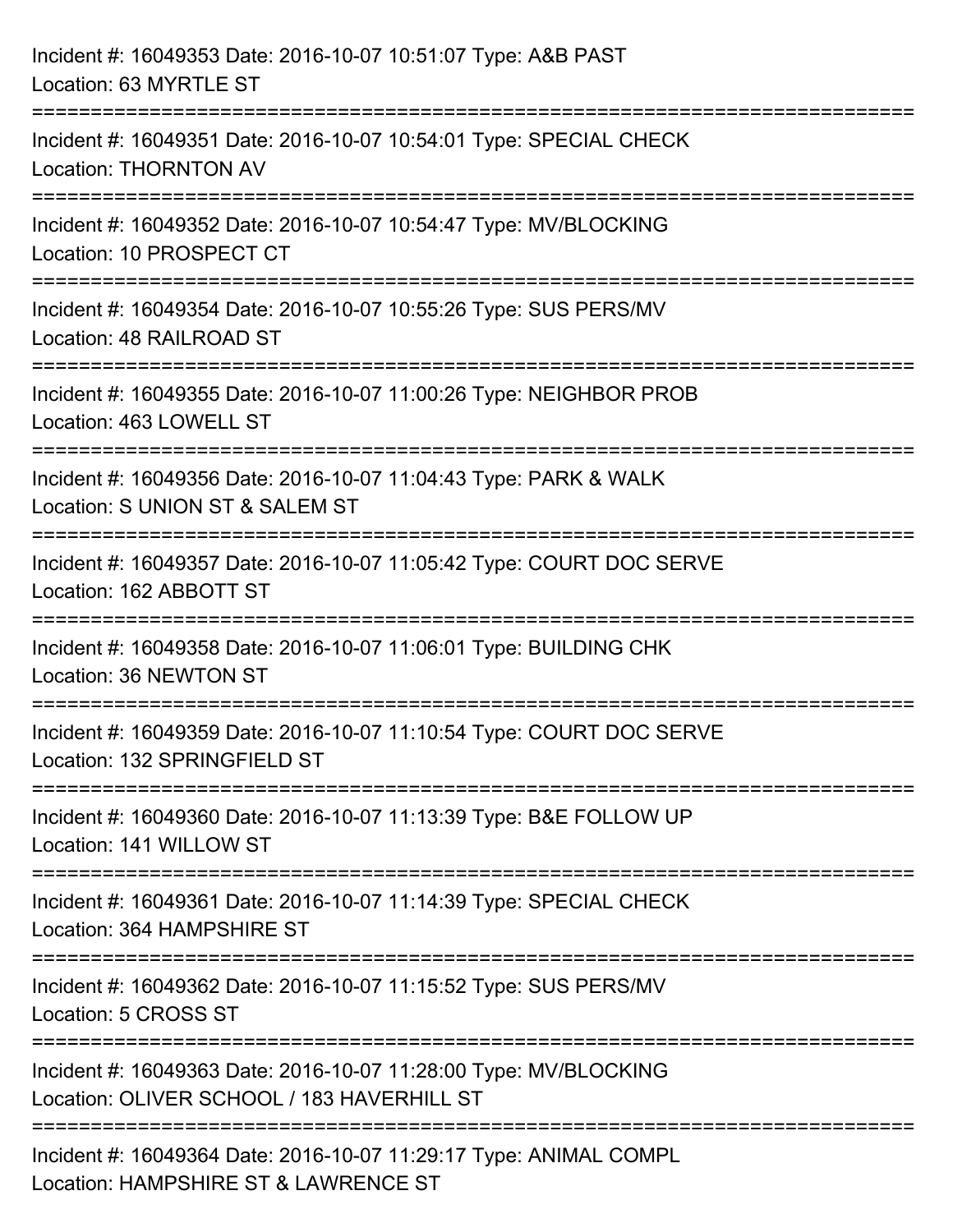| Incident #: 16049365 Date: 2016-10-07 11:33:51 Type: MV/BLOCKING<br>Location: METHUEN ST & MILL ST                                                               |
|------------------------------------------------------------------------------------------------------------------------------------------------------------------|
| :===================================<br>Incident #: 16049366 Date: 2016-10-07 11:36:57 Type: AUTO ACC/NO PI<br>Location: BROADWAY & ESSEX ST                     |
| Incident #: 16049367 Date: 2016-10-07 11:52:34 Type: AUTO ACC/NO PI<br>Location: ISLAND ST & UNION ST<br>:=================================                      |
| Incident #: 16049368 Date: 2016-10-07 11:54:02 Type: COURT DOC SERVE<br>Location: CENTRAL BRIDGE / 0 MERRIMACK ST                                                |
| Incident #: 16049369 Date: 2016-10-07 12:07:40 Type: MEDIC SUPPORT<br>Location: 28 SUMMER ST FL 3RD<br>================                                          |
| Incident #: 16049370 Date: 2016-10-07 12:12:49 Type: DRUG VIO<br>Location: 91 WILLIAM ST                                                                         |
| Incident #: 16049373 Date: 2016-10-07 12:18:29 Type: STOLEN PROP<br>Location: 52-54 FOSTER ST<br>=========================<br>================================== |
| Incident #: 16049371 Date: 2016-10-07 12:19:56 Type: M/V STOP<br>Location: 550 MERRIMACK ST                                                                      |
| Incident #: 16049372 Date: 2016-10-07 12:23:52 Type: VIO CITY ORD<br><b>Location: MCFARLIN CT</b>                                                                |
| Incident #: 16049374 Date: 2016-10-07 12:38:41 Type: SUS PERS/MV<br>Location: 24 HALE ST                                                                         |
| Incident #: 16049375 Date: 2016-10-07 12:43:01 Type: A&B PAST<br>Location: BROADWAY & LAKE ST                                                                    |
| Incident #: 16049376 Date: 2016-10-07 12:44:30 Type: M/V STOP<br>Location: 625 HOWARD ST                                                                         |
| Incident #: 16049377 Date: 2016-10-07 13:02:39 Type: ALARM/HOLD<br>Location: 163 LAWRENCE ST                                                                     |
| Incident #: 16049378 Date: 2016-10-07 13:03:32 Type: M/V STOP<br>Location: BROADWAY & CONCORD ST                                                                 |

===========================================================================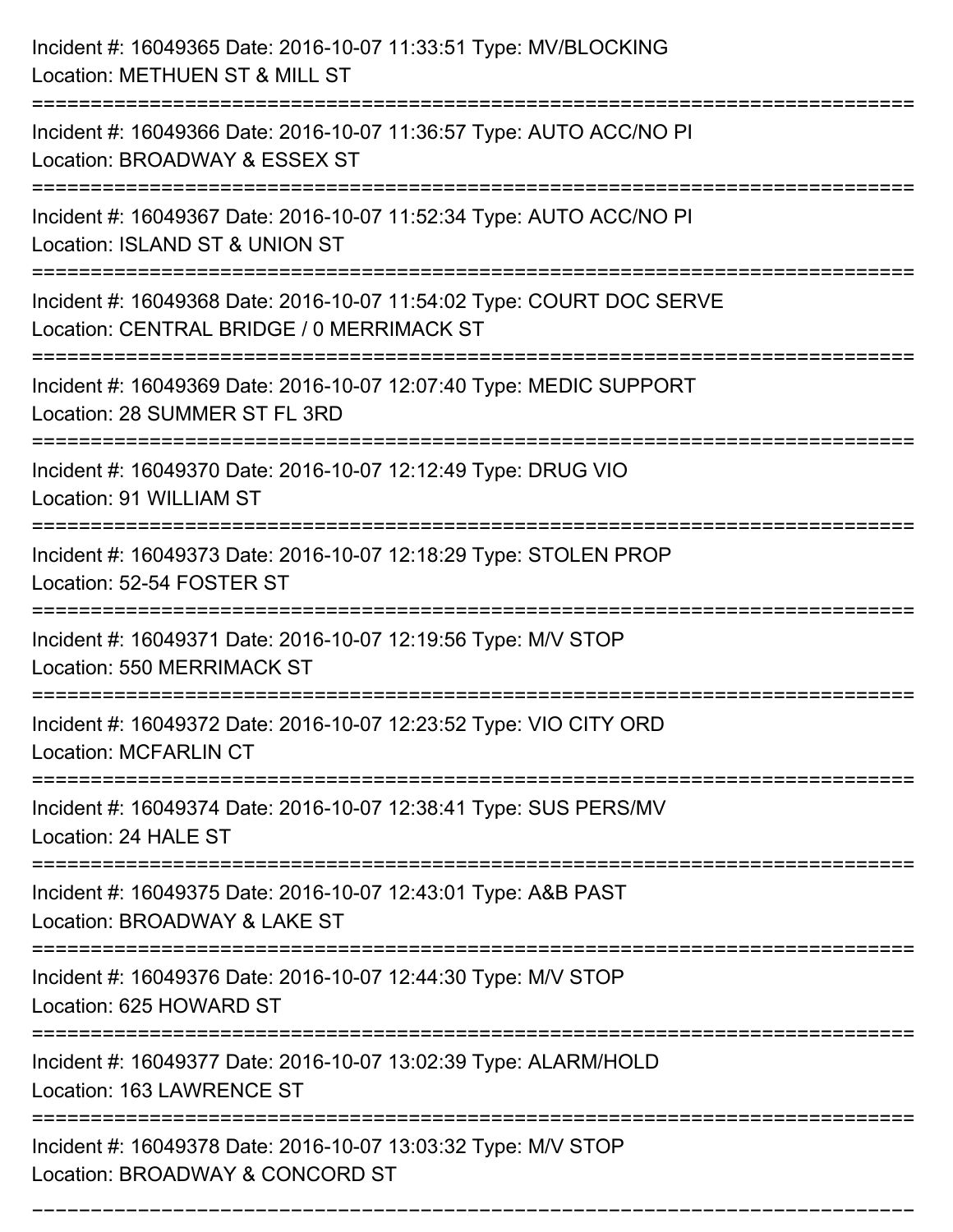| ================================== | Incident #: 16049379 Date: 2016-10-07 13:05:18 Type: CK WELL BEING<br>Location: LAWRENCE PUBLIC SCHOOL OFFCE / 60 ISLAND ST |
|------------------------------------|-----------------------------------------------------------------------------------------------------------------------------|
|                                    | Incident #: 16049380 Date: 2016-10-07 13:18:20 Type: INVEST CONT<br>Location: 31 KENDRICK ST FL 2                           |
|                                    | Incident #: 16049381 Date: 2016-10-07 13:32:49 Type: M/V STOP<br>Location: 208 BROADWAY                                     |
|                                    | Incident #: 16049382 Date: 2016-10-07 13:33:10 Type: GENERAL SERV<br>Location: 284 BROADWAY #REAR FL 1                      |
|                                    | Incident #: 16049383 Date: 2016-10-07 13:37:35 Type: WARRANT SERVE<br>Location: 24 WASHINGTON ST                            |
|                                    | Incident #: 16049384 Date: 2016-10-07 13:54:10 Type: M/V STOP<br>Location: BRADFORD ST & BROADWAY                           |
|                                    | Incident #: 16049385 Date: 2016-10-07 14:04:02 Type: M/V STOP<br>Location: BROADWAY & HAVERHILL ST                          |
|                                    | Incident #: 16049386 Date: 2016-10-07 14:11:50 Type: M/V STOP<br>Location: BRADFORD ST & BROADWAY                           |
|                                    | Incident #: 16049387 Date: 2016-10-07 14:15:55 Type: M/V STOP<br>Location: 439 LOWELL ST                                    |
|                                    | Incident #: 16049388 Date: 2016-10-07 14:22:19 Type: M/V STOP<br>Location: LOWELL ST & OXFORD ST                            |
|                                    | Incident #: 16049389 Date: 2016-10-07 14:29:45 Type: AUTO ACC/NO PI<br>Location: MERRIMACK ST & S BROADWAY                  |
|                                    | Incident #: 16049390 Date: 2016-10-07 14:31:24 Type: ALARM/BURG<br>Location: 2 APPLETON ST                                  |
|                                    | Incident #: 16049391 Date: 2016-10-07 14:33:28 Type: MV/BLOCKING<br>Location: 12 BROADWAY AV                                |
|                                    | Incident #: 16049394 Date: 2016-10-07 14:43:11 Type: TRESPASSING<br>Location: 22 CAMELA TEOLI WY                            |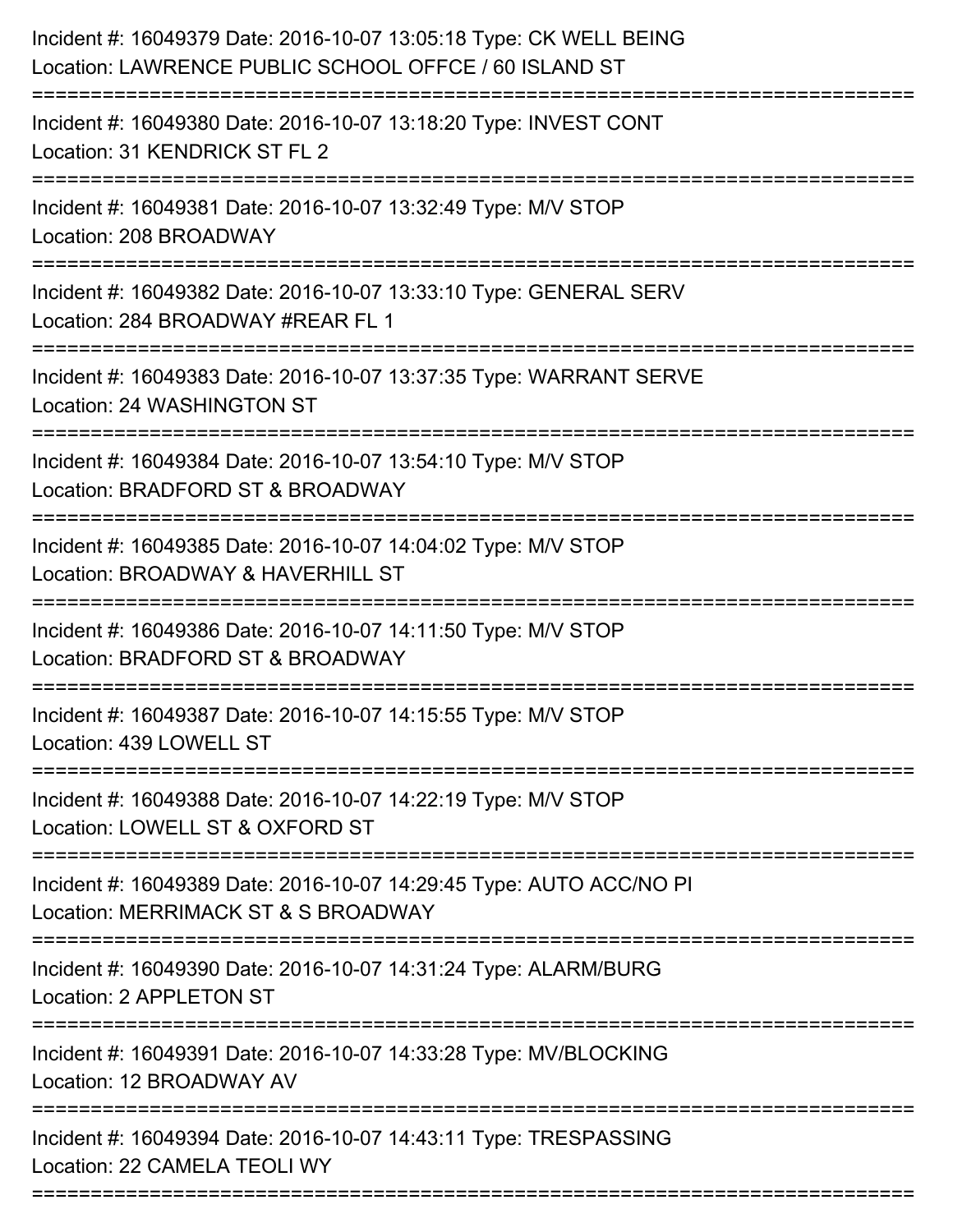| Location: 91 WILLIAM ST |  |  |  |  |
|-------------------------|--|--|--|--|
|-------------------------|--|--|--|--|

| Incident #: 16049393 Date: 2016-10-07 14:44:51 Type: STOLEN PROP<br>Location: 13 RAILROAD ST                            |
|-------------------------------------------------------------------------------------------------------------------------|
| Incident #: 16049395 Date: 2016-10-07 14:49:07 Type: HIT & RUN M/V<br>Location: 48 RAILROAD ST                          |
| Incident #: 16049396 Date: 2016-10-07 14:51:46 Type: INVEST CONT<br>Location: 370 BROADWAY                              |
| Incident #: 16049397 Date: 2016-10-07 14:52:08 Type: SEX OFF PROG<br>Location: LAWRENCE PUBLIC LIBRARY / 51 LAWRENCE ST |
| Incident #: 16049398 Date: 2016-10-07 14:58:22 Type: STOLEN PROP<br>Location: 414 COMMON ST                             |
| Incident #: 16049399 Date: 2016-10-07 15:07:45 Type: WARRANT SERVE<br>Location: 2 MUSEUM SQ #1101                       |
| Incident #: 16049401 Date: 2016-10-07 15:11:16 Type: UNWANTEDGUEST<br>Location: BROADWAY LIQUORS / 434 BROADWAY         |
| Incident #: 16049400 Date: 2016-10-07 15:11:38 Type: AUTO ACC/NO PI<br>Location: BERKELEY ST & SWAN ST                  |
| Incident #: 16049402 Date: 2016-10-07 15:26:36 Type: A&B PAST<br>Location: 40 LAWRENCE ST                               |
| Incident #: 16049403 Date: 2016-10-07 15:28:30 Type: B&E/PAST<br>Location: 32 OLIVE AV #1ST                             |
| Incident #: 16049404 Date: 2016-10-07 15:29:40 Type: HIT & RUN M/V<br>Location: COMMON ST & LAWRENCE ST                 |
| Incident #: 16049405 Date: 2016-10-07 15:35:41 Type: INVEST CONT<br>Location: 231 E HAVERHILL ST                        |
| Incident #: 16049407 Date: 2016-10-07 15:45:56 Type: INVESTIGATION<br>Location: FAMILY DOLLAR / 700 ESSEX ST            |
|                                                                                                                         |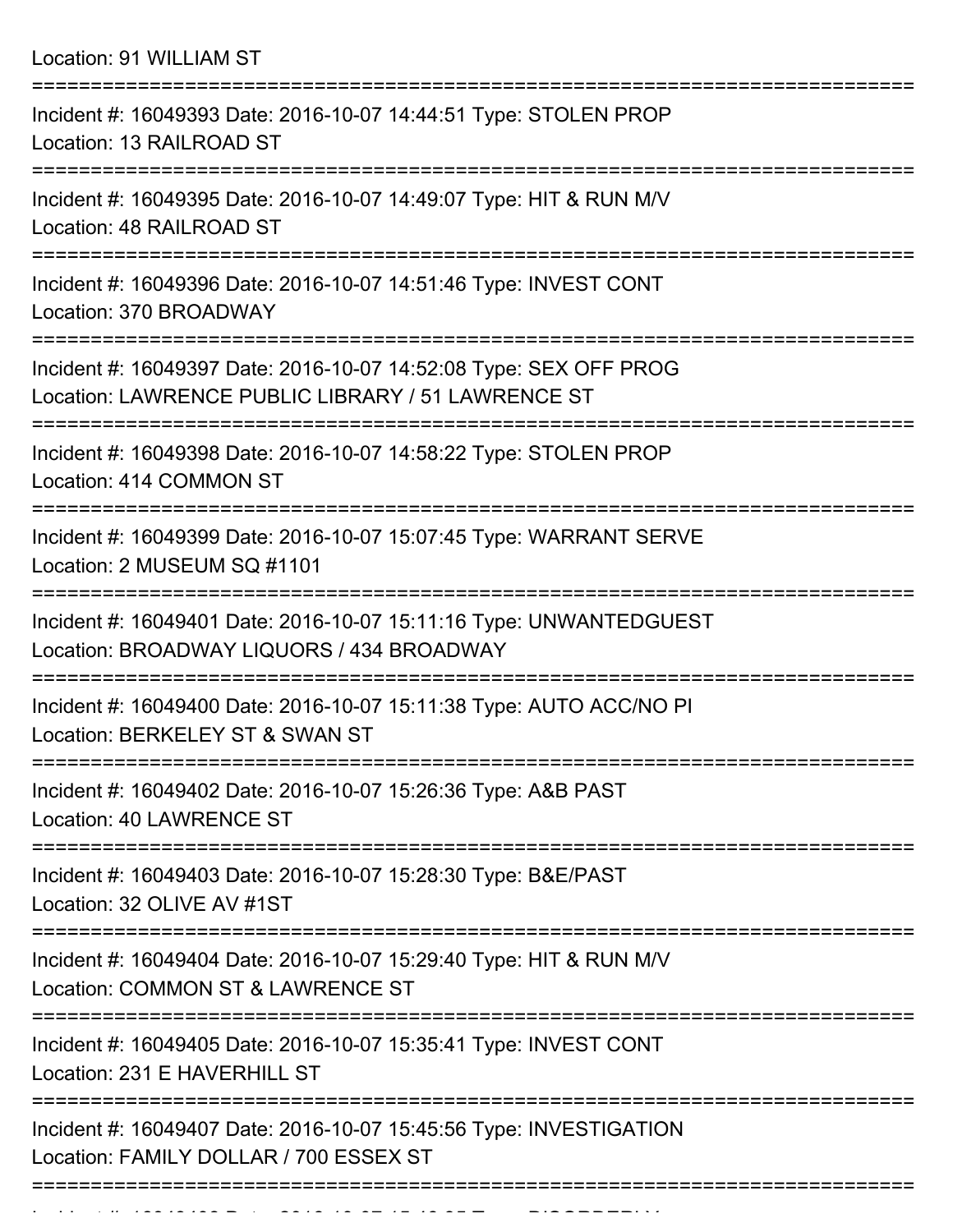| Incident #: 16049406 Date: 2016-10-07 15:47:47 Type: AUTO ACC/NO PI<br>Location: S UNION ST & SALEM ST                    |
|---------------------------------------------------------------------------------------------------------------------------|
| Incident #: 16049409 Date: 2016-10-07 15:49:33 Type: GENERAL SERV<br>Location: 22 ALBION ST                               |
| Incident #: 16049410 Date: 2016-10-07 15:59:51 Type: AUTO ACC/NO PI<br>Location: 360 MERRIMACK ST                         |
| Incident #: 16049411 Date: 2016-10-07 16:02:31 Type: MEDIC SUPPORT<br>Location: 41 BERKELEY ST                            |
| Incident #: 16049412 Date: 2016-10-07 16:26:05 Type: MEDIC SUPPORT<br>Location: 294 SALEM ST                              |
| Incident #: 16049413 Date: 2016-10-07 16:26:48 Type: FIGHT<br><b>Location: CAMELLA TEOLI WY</b>                           |
| Incident #: 16049414 Date: 2016-10-07 16:34:12 Type: SUS PERS/MV<br>Location: 5 DAISY ST                                  |
| Incident #: 16049415 Date: 2016-10-07 16:37:38 Type: MEDIC SUPPORT<br>Location: 1 OAKLAND RD                              |
| Incident #: 16049416 Date: 2016-10-07 16:44:40 Type: CK WELL BEING<br>Location: CVS PHARMACY / 266 BROADWAY               |
| Incident #: 16049417 Date: 2016-10-07 16:46:41 Type: AUTO ACC/NO PI<br>Location: LORING ST & SALEM ST                     |
| ===============<br>Incident #: 16049418 Date: 2016-10-07 16:53:38 Type: HIT & RUN M/V<br><b>Location: 49 HAVERHILL ST</b> |
| Incident #: 16049419 Date: 2016-10-07 16:54:43 Type: FRAUD<br>Location: 29 SAXONIA AV                                     |
| Incident #: 16049420 Date: 2016-10-07 17:00:43 Type: KEEP PEACE<br><b>Location: 15 BELMONT ST</b>                         |
|                                                                                                                           |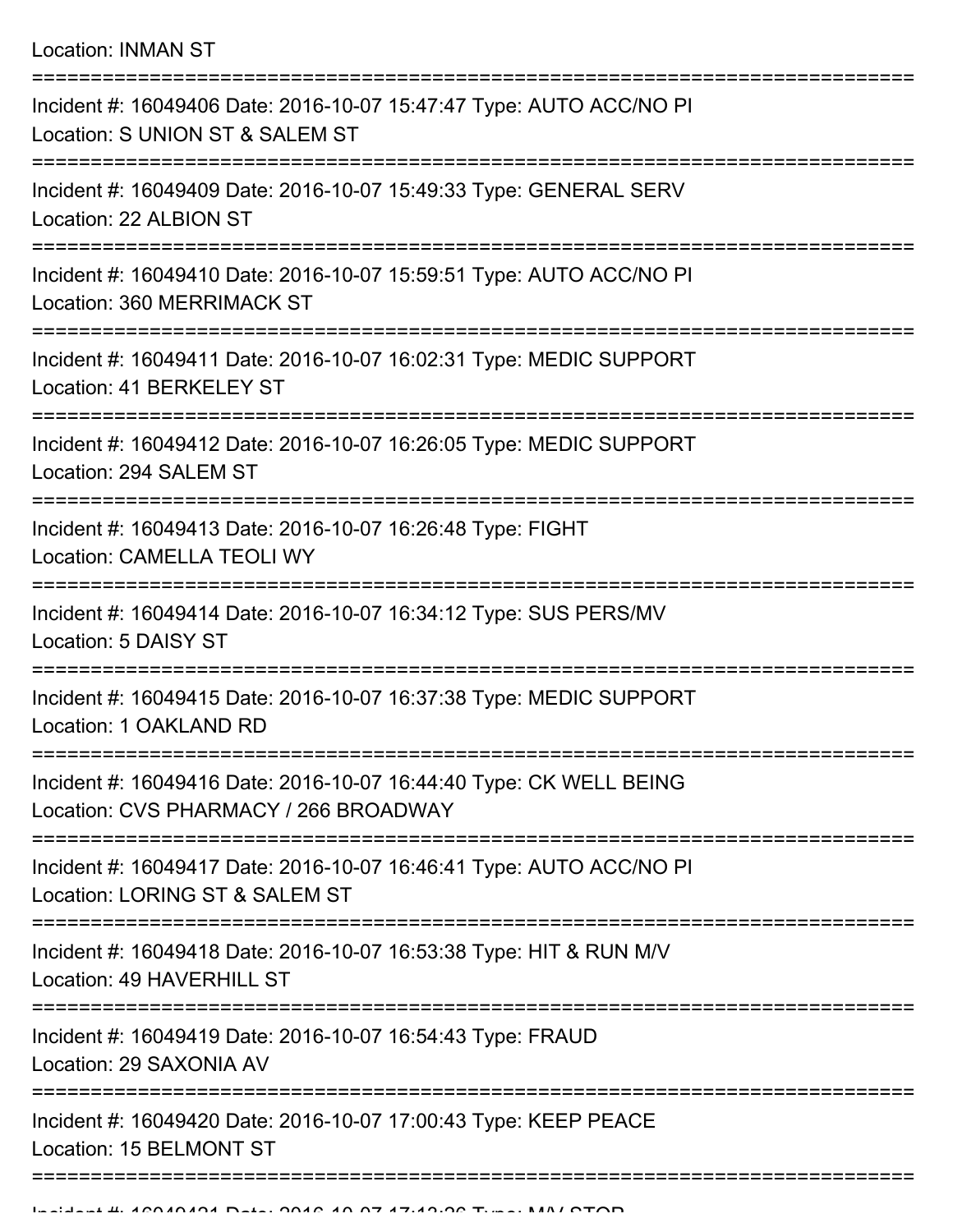| Location: AMESBURY ST & COMMON ST                                                                                                |
|----------------------------------------------------------------------------------------------------------------------------------|
| Incident #: 16049422 Date: 2016-10-07 17:17:58 Type: A&B PAST<br>Location: SOUTH LAWRENCE EAST SCHOOL / 165 CRAWFORD ST          |
| Incident #: 16049423 Date: 2016-10-07 17:20:49 Type: LOST PROPERTY<br>Location: 14 MASON ST                                      |
| Incident #: 16049424 Date: 2016-10-07 17:25:23 Type: M/V STOP<br>Location: HAMPSHIRE ST & LOWELL ST                              |
| Incident #: 16049425 Date: 2016-10-07 17:28:35 Type: FIGHT<br>Location: ANDOVER ST & S UNION ST                                  |
| Incident #: 16049426 Date: 2016-10-07 17:33:35 Type: M/V STOP<br>Location: CENTRAL BRIDGE / 0 MERRIMACK ST                       |
| ====================================<br>Incident #: 16049427 Date: 2016-10-07 17:34:10 Type: THREATS<br>Location: 18 BELLEVUE ST |
| Incident #: 16049428 Date: 2016-10-07 17:39:00 Type: INVESTIGATION<br>Location: VALLEY'S TOWING / 150 MERRIMACK ST               |
| Incident #: 16049429 Date: 2016-10-07 17:41:46 Type: B&E/PAST<br>Location: 521 HAVERHILL ST FL 1                                 |
| Incident #: 16049430 Date: 2016-10-07 17:43:42 Type: HIT & RUN M/V<br>Location: MT VERNON ST & S BROADWAY                        |
| Incident #: 16049431 Date: 2016-10-07 17:57:21 Type: ALARM/BURG<br>Location: 29 HIGHLAWN AV                                      |
| Incident #: 16049432 Date: 2016-10-07 18:07:30 Type: TRESPASSING<br>Location: 70 SHEPARD ST                                      |
| Incident #: 16049433 Date: 2016-10-07 18:10:35 Type: DOMESTIC/PROG<br>Location: 114 BYRON AV                                     |
| Incident #: 16049434 Date: 2016-10-07 18:11:53 Type: M/V STOP<br>Location: 280 HAVERHILL ST                                      |
|                                                                                                                                  |

Incident #: 16049435 Date: 2016-10-07 18:22:53 Type: INVESTIGATION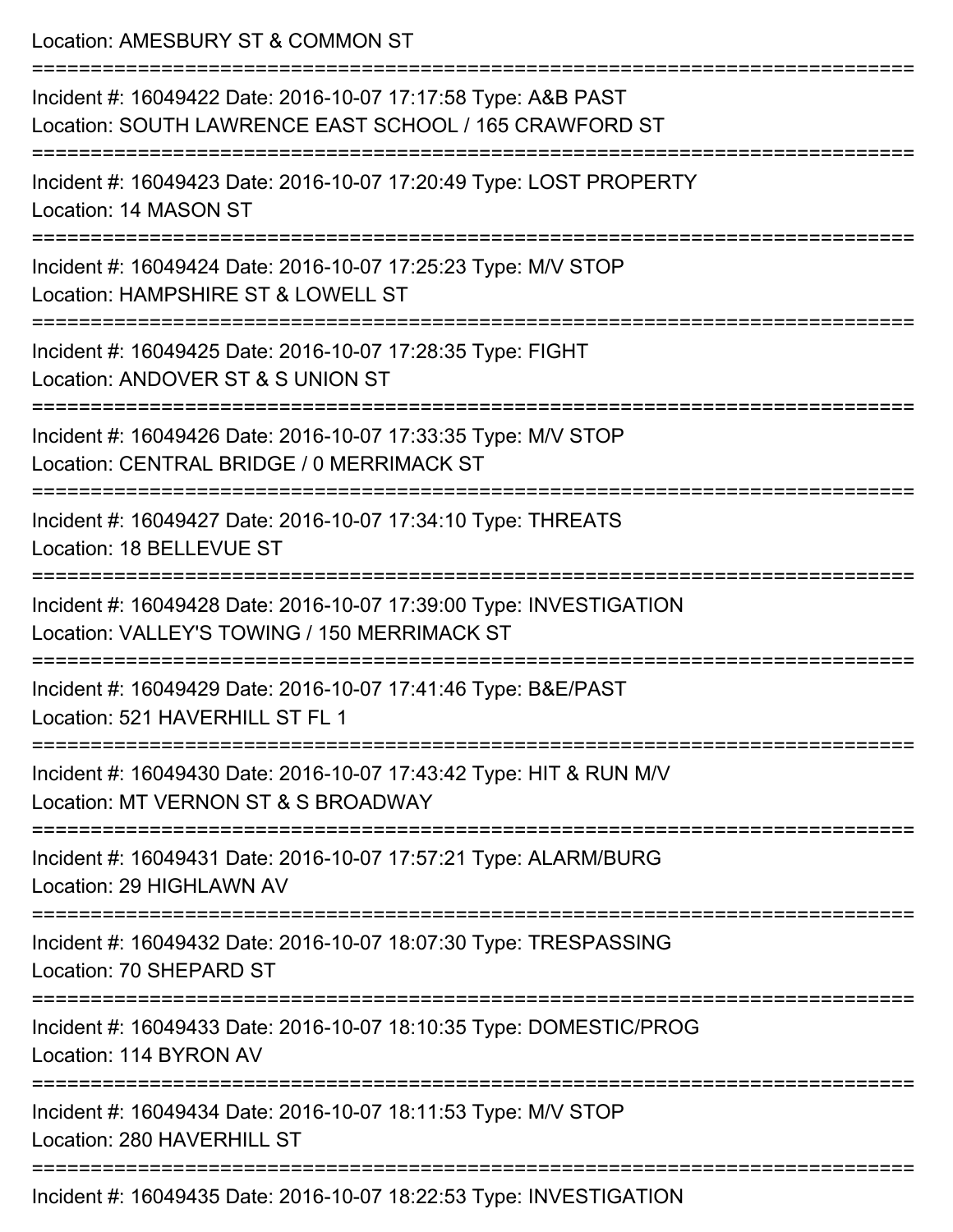| Incident #: 16049436 Date: 2016-10-07 18:28:36 Type: UNWANTEDGUEST<br>Location: 450 HAVERHILL ST                                     |
|--------------------------------------------------------------------------------------------------------------------------------------|
| Incident #: 16049437 Date: 2016-10-07 18:31:56 Type: MAL DAMAGE<br>Location: 39 N PARISH RD                                          |
| Incident #: 16049439 Date: 2016-10-07 18:36:23 Type: SUS PERS/MV<br>Location: EASTON ST & STATE ST                                   |
| Incident #: 16049438 Date: 2016-10-07 18:37:23 Type: M/V STOP<br>Location: HAVERHILL ST & MARGIN ST                                  |
| Incident #: 16049440 Date: 2016-10-07 18:42:50 Type: SUS PERS/MV<br>Location: BURGER KING / 187 BROADWAY                             |
| =======================<br>Incident #: 16049441 Date: 2016-10-07 18:45:16 Type: NOISE ORD<br>Location: 69 PARKER ST                  |
| Incident #: 16049442 Date: 2016-10-07 18:52:00 Type: SUS PERS/MV<br>Location: 135 BOWDOIN ST                                         |
| Incident #: 16049443 Date: 2016-10-07 18:54:21 Type: M/V STOP<br>Location: FRANKLIN ST & LOWELL ST                                   |
| ===============<br>Incident #: 16049444 Date: 2016-10-07 18:59:12 Type: MV/BLOCKING<br>Location: 357 LOWELL ST                       |
| Incident #: 16049445 Date: 2016-10-07 19:05:09 Type: SUS PERS/MV<br>Location: AVON ST & WILMOT ST                                    |
| Incident #: 16049446 Date: 2016-10-07 19:06:39 Type: DOMESTIC/PAST<br>Location: 166 HIGH ST                                          |
| =====================================<br>Incident #: 16049447 Date: 2016-10-07 19:34:44 Type: M/V STOP<br>Location: 375 HAVERHILL ST |
| Incident #: 16049448 Date: 2016-10-07 19:42:23 Type: MAL DAMAGE<br>Location: 17 MT VERNON ST                                         |
| Incident #: 16049449 Date: 2016-10-07 19:45:50 Type: AUTO ACC/PI                                                                     |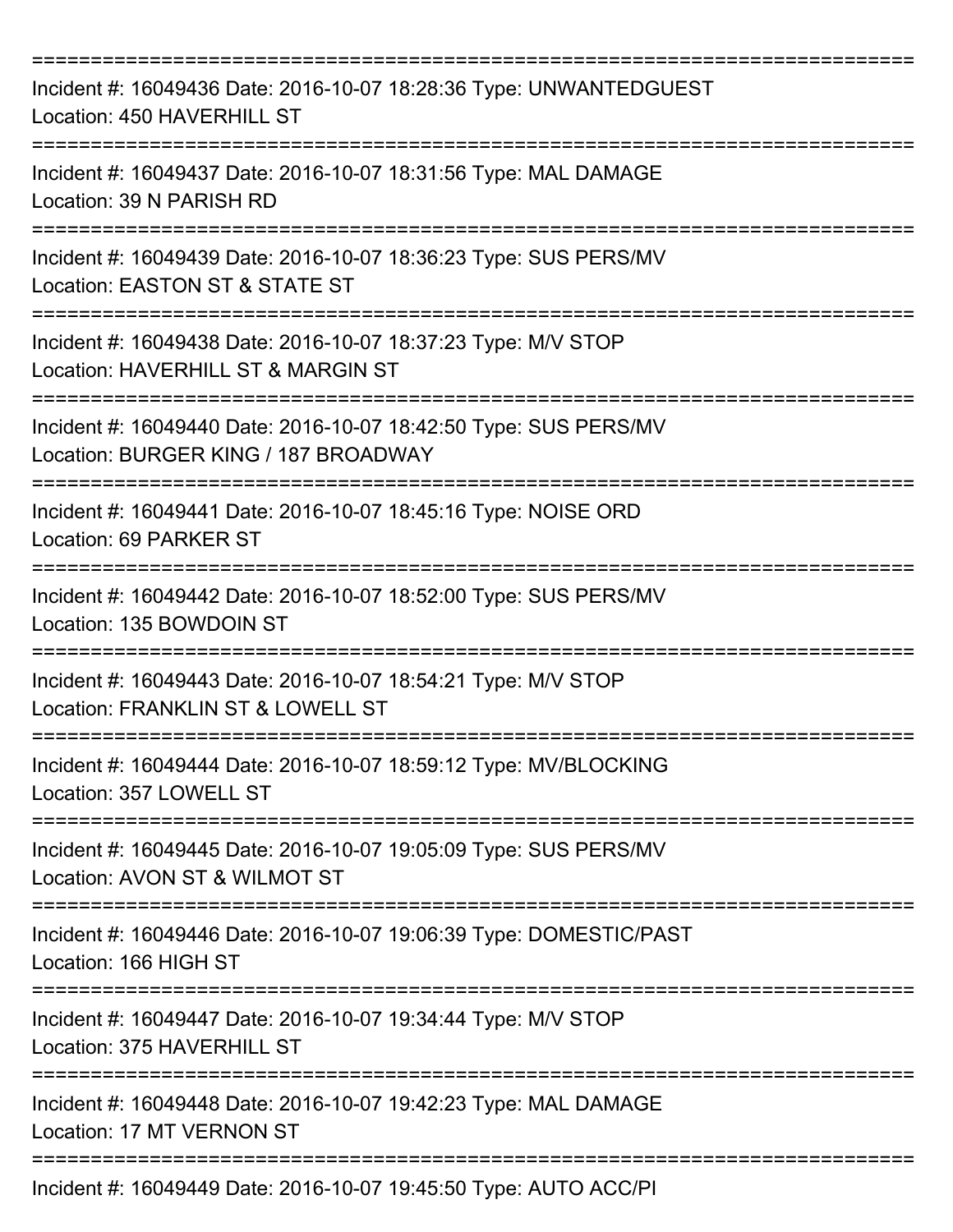| Incident #: 16049450 Date: 2016-10-07 19:45:58 Type: M/V STOP<br>Location: MERRIMACK ST & S BROADWAY           |
|----------------------------------------------------------------------------------------------------------------|
| Incident #: 16049451 Date: 2016-10-07 19:54:56 Type: M/V STOP<br>Location: MERRIMACK ST & PARKER ST            |
| Incident #: 16049452 Date: 2016-10-07 19:57:41 Type: NOISE ORD<br>Location: 81 BROOK ST                        |
| Incident #: 16049453 Date: 2016-10-07 20:01:57 Type: ANIMAL COMPL<br>Location: 172 PARKER ST FL 2              |
| Incident #: 16049454 Date: 2016-10-07 20:11:12 Type: MEDIC SUPPORT<br>Location: 6 MARIE LN #1R                 |
| Incident #: 16049455 Date: 2016-10-07 20:14:25 Type: DRUG OVERDOSE<br>Location: 161 BAILEY ST                  |
| Incident #: 16049456 Date: 2016-10-07 20:38:16 Type: M/V STOP<br>Location: 109 NEWBURY ST                      |
| Incident #: 16049457 Date: 2016-10-07 20:53:52 Type: NOISE ORD<br>Location: BEVEL ST & BUTLER ST               |
| Incident #: 16049458 Date: 2016-10-07 20:55:38 Type: NOISE ORD<br>Location: 69 PARKER ST<br>================== |
| Incident #: 16049459 Date: 2016-10-07 21:06:27 Type: DISABLED MV<br>Location: DUNKIN DONUTS / 104 MARSTON ST   |
| Incident #: 16049460 Date: 2016-10-07 21:12:19 Type: NOISE ORD<br>Location: 442 LOWELL ST                      |
| Incident #: 16049461 Date: 2016-10-07 21:57:32 Type: TRESPASSING<br>Location: 9-11 GARFIELD ST                 |
| Incident #: 16049462 Date: 2016-10-07 22:02:25 Type: M/V STOP<br>Location: ALLSTON ST & HIGH ST                |
| Incident #: 16049463 Date: 2016-10-07 22:03:29 Type: NOISE ORD                                                 |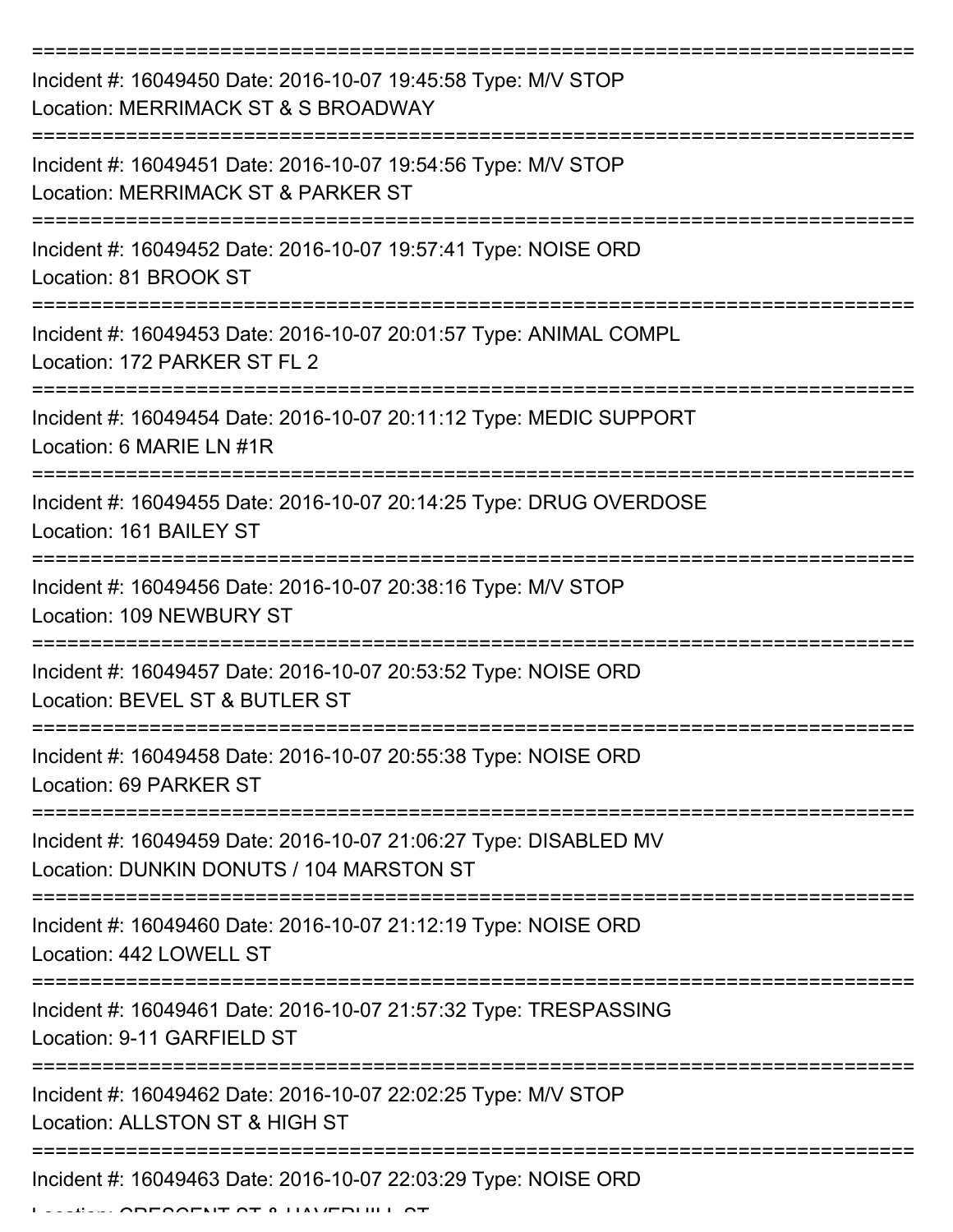| Incident #: 16049464 Date: 2016-10-07 22:15:44 Type: FIRE<br>Location: 47 TREMONT ST                   |
|--------------------------------------------------------------------------------------------------------|
| Incident #: 16049465 Date: 2016-10-07 22:21:09 Type: NOISE ORD<br>Location: 83 OREGON AV               |
| Incident #: 16049466 Date: 2016-10-07 22:34:28 Type: M/V STOP<br>Location: FRANKLIN ST & TREMONT ST    |
| Incident #: 16049467 Date: 2016-10-07 22:34:29 Type: NOISE ORD<br>Location: 107 UNION ST               |
| Incident #: 16049468 Date: 2016-10-07 22:38:39 Type: DISTURBANCE<br>Location: 73 SHAWSHEEN RD          |
| Incident #: 16049469 Date: 2016-10-07 22:48:12 Type: M/V STOP<br>Location: 50 ESSEX ST                 |
| Incident #: 16049471 Date: 2016-10-07 22:48:24 Type: GUN CALL<br>Location: 73 SHAWSHEEN RD             |
| Incident #: 16049470 Date: 2016-10-07 22:49:07 Type: MISSING PERS<br>Location: 441 S BROADWAY          |
| Incident #: 16049472 Date: 2016-10-07 23:05:18 Type: NOISE ORD<br>Location: CRESCENT ST & HAVERHILL ST |
| Incident #: 16049476 Date: 2016-10-07 23:18:32 Type: LOST PROPERTY<br>Location: 70 N. PARISH RD        |
| Incident #: 16049473 Date: 2016-10-07 23:18:46 Type: CK WELL BEING<br>Location: 35 S BROADWAY          |
| Incident #: 16049474 Date: 2016-10-07 23:22:24 Type: NOISE ORD<br>Location: 73 BROOK ST                |
| Incident #: 16049475 Date: 2016-10-07 23:30:59 Type: NOISE ORD<br>Location: 69 PARKER ST               |
| Incident #: 16049477 Date: 2016-10-07 23:31:40 Type: SPECIAL CHECK                                     |

Location: CENTRO ESPANIOLE RESTRALINT / 56 COMMON ST